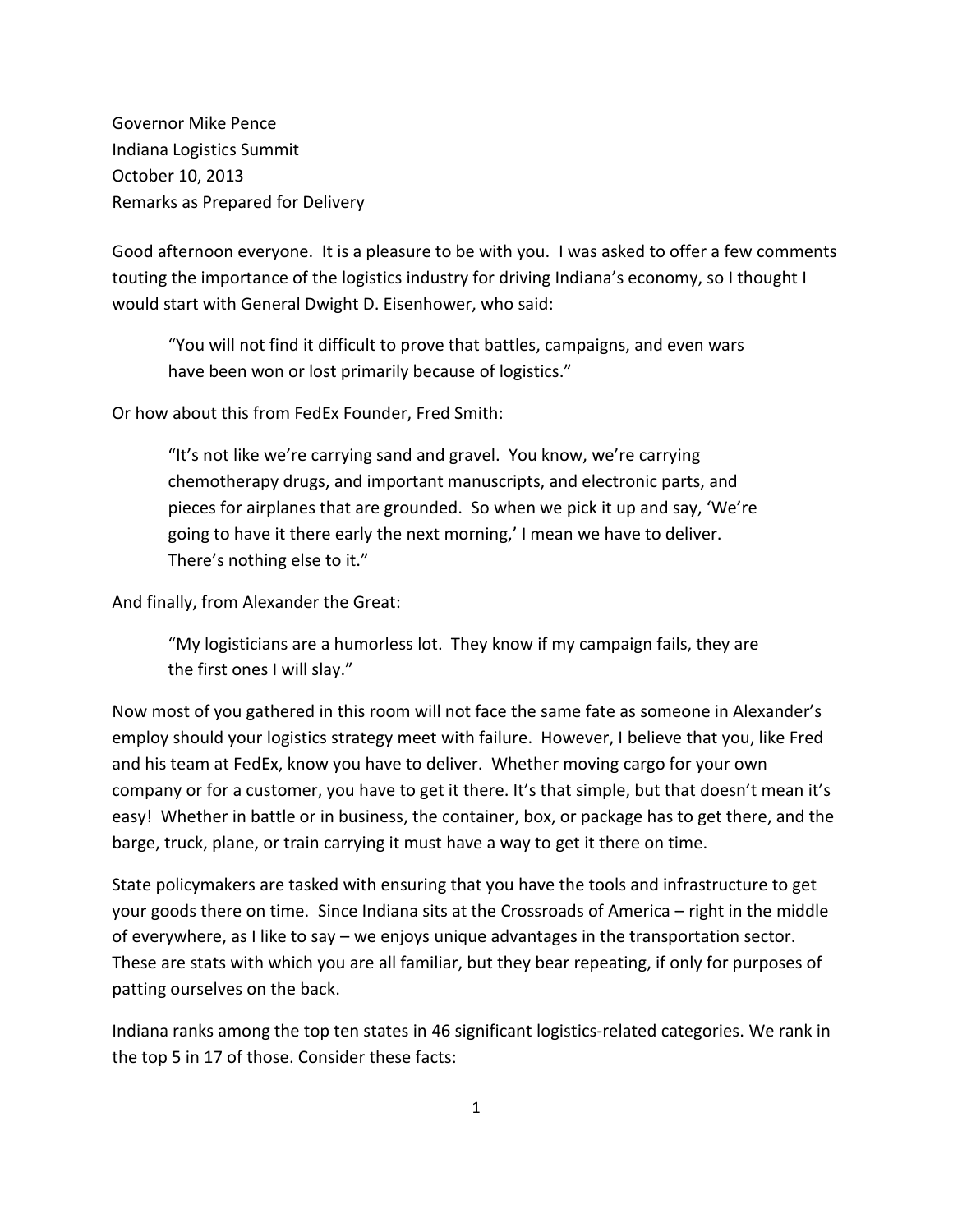- Indiana is number one in pass-through interstates
- We rank number three in number of freight railroads, and number five in domestic waterborne shipments.
- We are home to the second largest FedEx air hub in the world
- And more than 75% of the U.S. population lives within a one-day drive from Indiana

Without question, our infrastructure makes Indiana a national transportation hub and a global distribution powerhouse and is one of the reasons Indiana continues to be recognized as a great place to do business.

- Site Selection Magazine recently ranked us as the most competitive state for business in the Midwest and  $2<sup>nd</sup>$  best in the nation.
- Just yesterday the Tax Foundation ranked Indiana number 10 in their 2014 State Business Tax Climate Index.

We know that our infrastructure provides Indiana with a dynamic advantage over other states, and we are glad to have these tools in our toolbox when we pitch Indiana to companies looking to expand or relocate their business.

For me, there are three guiding principles for transportation infrastructure: 1) take care of what we have, 2) finish what we start, and 3) plan for the future. Taking care of what we have means that we repair and maintain our current infrastructure to preserve our historical advantage.

Finishing what we start means expanding our advantage through the completion of high value projects. Completing I-69 from Evansville to Indianapolis is a good example. The Ohio River Bridges project is another good example, as are the Illiana Expressway, the Hoosier Heartland Corridor, and the US 31 upgrade.

These projects will allow for faster movement of goods, lessen congestion, and enhance Indiana's position as an economic engine.

Planning for the future requires evaluating circumstances, and assessing the appropriate way forward. In our Roadmap for Indiana, we established the goal of attracting investment in Indiana with an emphasis on manufacturing, agriculture, life sciences, and logistics. We recognize that a strong logistics sector – the ability to move goods easily – is the key to strengthening and attracting investment in those other three sectors. Moving freight has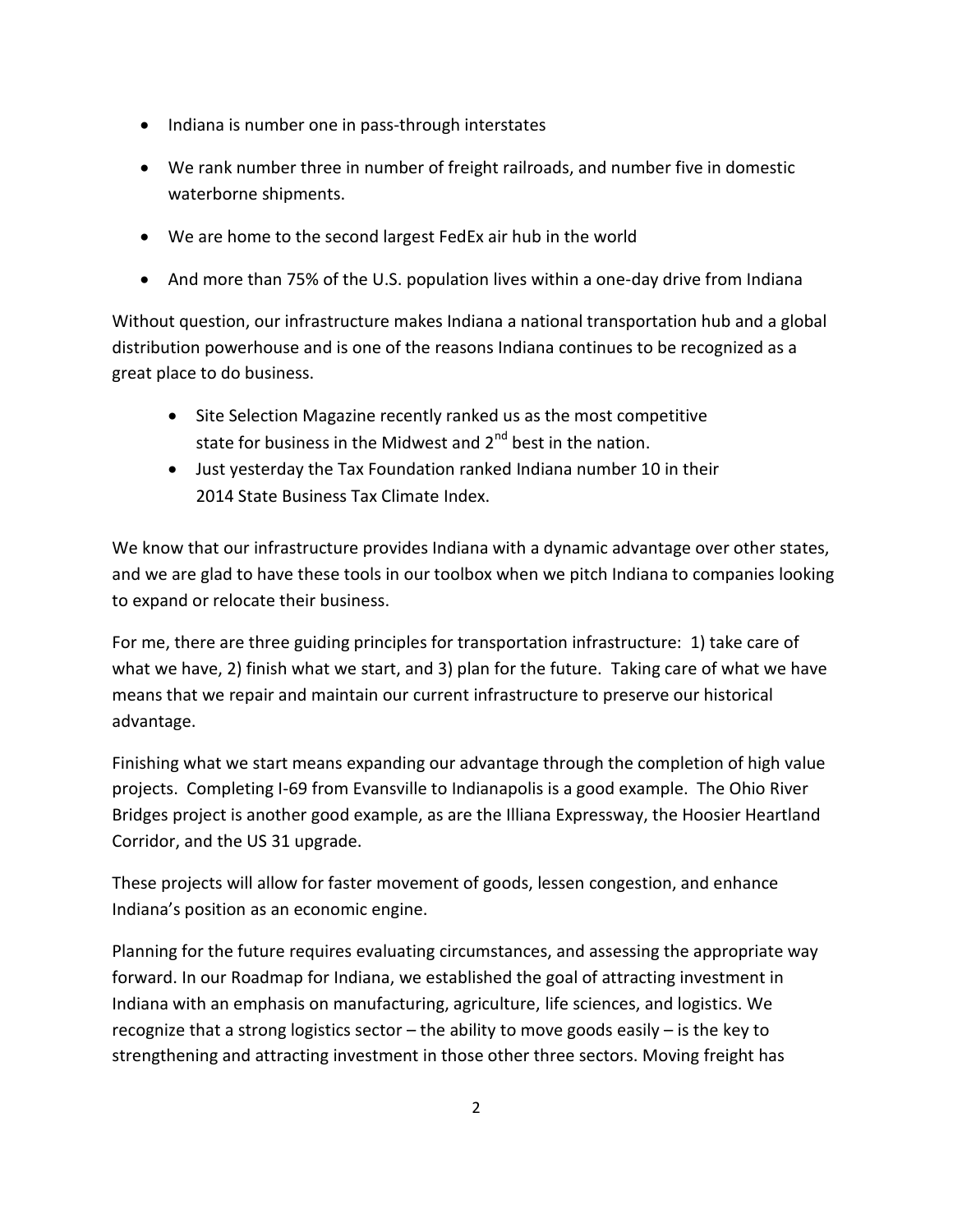always been vital to Indiana's economy, and providing unmatched logistics services, resources and infrastructure will be key drivers for the state's future growth.

That's why we called for the creation of a Blue Ribbon Panel to plan the next generation of transportation infrastructure. Today, I am pleased to announce that the Panel has been assembled and will begin its work in a couple weeks.

The mission and purpose of the Blue Ribbon Panel on Transportation Infrastructure is simple: recommend a plan for the next generation of transportation infrastructure. I have asked the Panel to review projects related to all four modes of transportation: water, air, road, and rail, and I have requested that the Panel explore the optimal means for moving both freight and passengers.

For the shorter term, the Panel's recommended Plan will identify a list of priority projects over the course of the next ten years. The Plan will prioritize projects according to a set of metrics developed by the Panel, allowing flexibility to adapt and adjust to changing circumstances.

For the longer term, the Panel will look at innovations in transportation infrastructure. The inquiry will key upon those technologies that might not be commercially viable now, but may someday in the future. By keeping a watchful eye on the future of transportation innovation, we will keep Indiana on the cutting edge and continue to provide Indiana's businesses with the most efficient transportation system available.

I have asked our Lieutenant Governor, Sue Ellspermann, and Cathy Langham, President of Langham Logistics, to co-chair the Panel and lead its work over the coming months. I have the utmost respect for the wisdom, skill, and experience these two bring to the table, and I am confident that, with their leadership, the Panel's work will be extraordinary. Cathy, I am told that you planned to be here today, and so, let me say directly to you now, thank you for agreeing to help lead this effort.

Joining the Lieutenant Governor and Ms. Langham on the Panel will be a collection of experts from across the Hoosier state. We wanted the Panel to reflect a balance in favor of people who use our transportation infrastructure, with a greater emphasis on private companies than public agencies, and a perspective of all four transportation modes across the state. The Panel will complete its work by the end of spring next year, and I look forward to receiving their recommendation.

As we look to the future of Indiana's infrastructure, I understand that you are looking to the future, too, offering a special session for high school students to learn more about the logistics